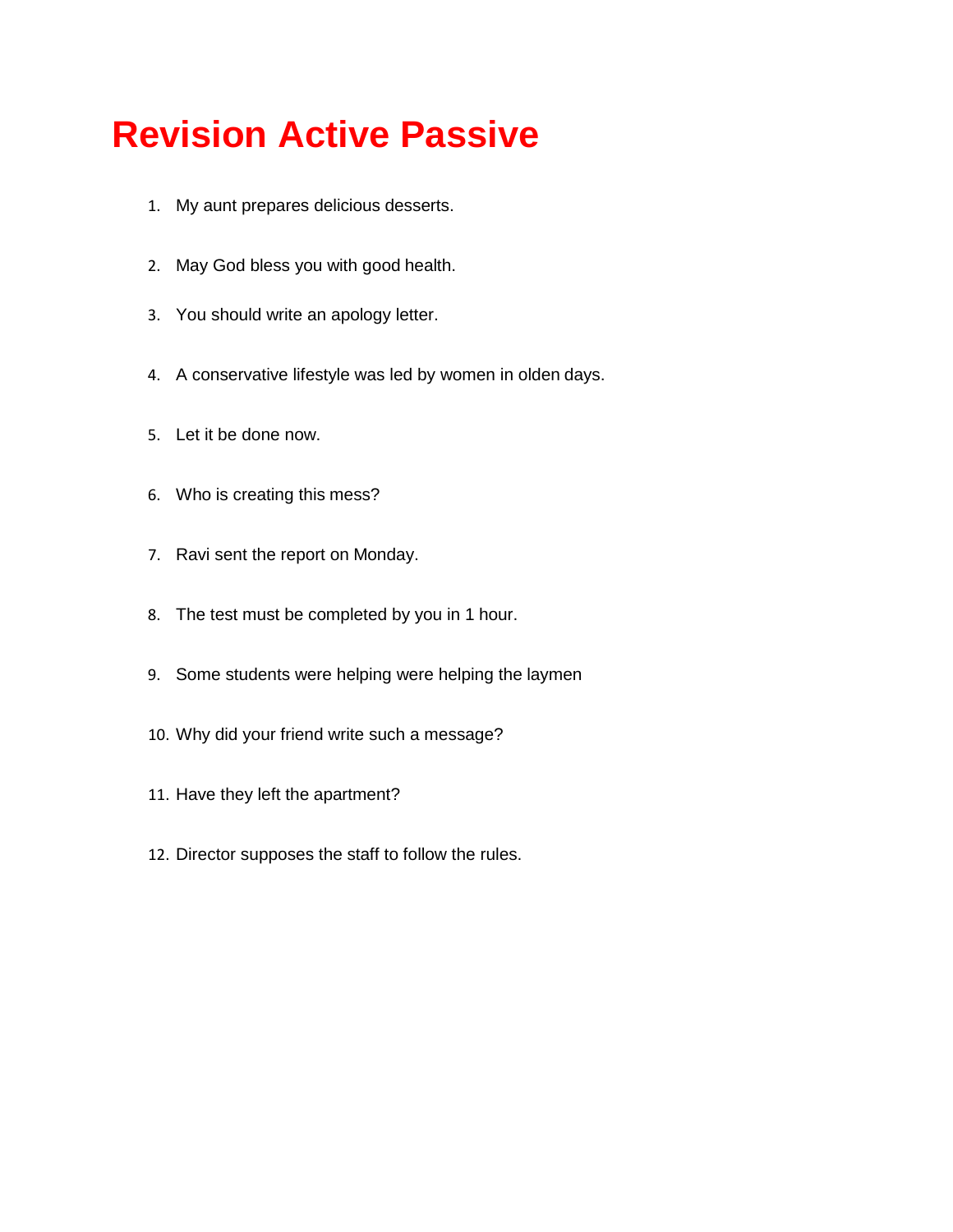# **Revision of simple compound complex and compound – complex sentences**

## **Q1 – transform the sentences into compound and complex**

- 1. Taking the money, I came back to my mother
- 2. The weather being cold, we returned from the playground.
- 3. Because of his being poor, he could not buy a costly gift.
- 4. Coming home, he began to work.
- 5. Hearing his mother's voice, he ran away.

## **Q2 – Identify the type of sentences.**

- 1. Nick ate pasta and washed the dishes.
- 2. I am a doctor , and he is a teacher.
- 3. When I got home from school yesterday, I watched TV for an hour.
- 4. After the rain stropped, I went outside, and I picked flowers.
- 5. Mother took dinner and cleaned the dishes.
- 6. I want to go to work , but I am tired
- 7. Although he was wealthy, he was unhappy
- 8. If it rains tomorrow, bring your umbrella, or you might catch a cold.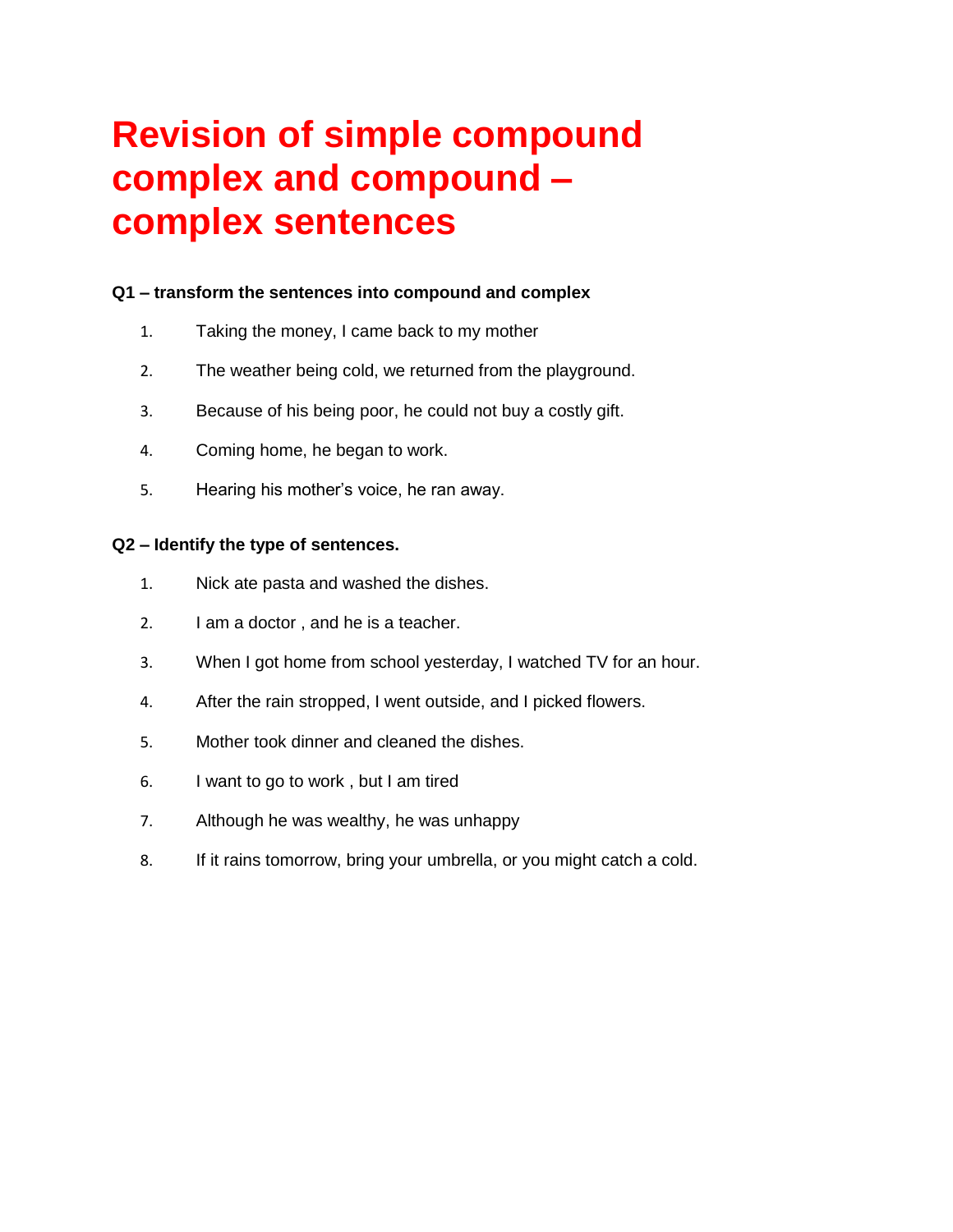## **Revision of precis**

#### **Write the précis of the following paragraph.**

The most alarming of man's assaults upon the environment is the contamination of air, earth, rivers, and sea with lethal materials. This pollution is for the most part irrevocable; the chain of evil it initiates is for the most part irreversible. In this contamination of the environment, chemicals are the sinister partners of radiation in changing the very nature of the world; radiation released through nuclear explosions into the air, comes to the earth in rain, lodges into the soil, enters the grass or com, or wheat grown there and reaches the bones of a human being, there to remain until his death. Similarly, chemicals sprayed on crops lie long in soil, entering living organisms, passing from one to another in a chain of poisoning and death. Or they pass by underground streams until they emerge and combine into new forms that kill vegetation, sicken cattle and harm those who drink from once pure wells.

It took hundreds of millions of years to produce the life that now inhabits the earth and reached a stage of adjustment and balance with its surroundings. The environment contained elements that were hostile as well as supporting. Even within the light of the sun, there are short wave radiations with power to injure. Given time, life has adjusted and a balance reached. For time is the essential ingredient, but in the modern world there is no time.

The rapidity of change and the speed with which new situations are created follow the heedless pace of man rather than the deliberate pace of nature. Radiation is no longer the bombardment of cosmic rays; it is now the unnatural creation of man's tampering with the atom. The chemicals to which life is asked to make adjustments are no longer merely calcium and silica and copper and all the rest of the minerals washed out of the rocks and carried in the rivers to the sea; they are the synthetic creations of man's inventive mind, brewed in his laboratories, and having no counterparts in nature.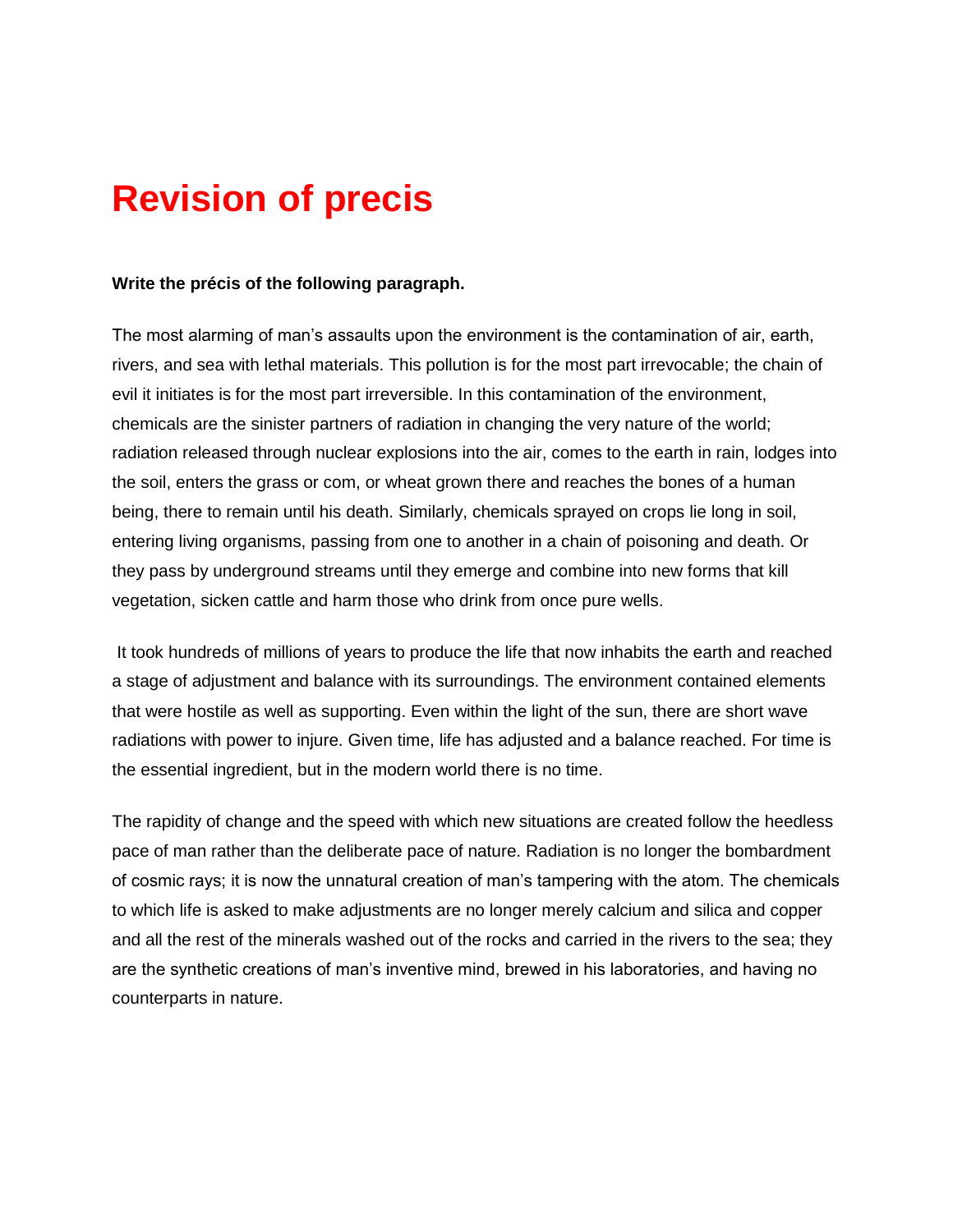# **Revision of report writing**

## **Report Writing Format for College Students**

#### **Heading**

(This section contains a title that is representative of the content in the report. Do note that the title must be unambiguous)

## **By Line**

(This section contains the name of the person drafting the report. It can also contain the designation of the person. More importantly, the drafter's name or other personal information must not be mentioned in the main body)

#### **Opening paragraph**

(This section provides a brief overview of the report. Also, it includes the headline's expansion)

#### **Main Body**

(This section provides the complete details of the report. Important details that must be included are "why", "how", "what", "when" etc. Other details can also be included if they provide better context or clarity to the report)

#### **Conclusion**

(This section contains details on how the event in question ended. It can also contain other details which provides more information about the event)

#### **Newspaper Report Writing Format**

#### **Heading**

(This section contains the title of the report. The heading must be clear and direct as possible)

#### **By Line**

(The name of the person drafting the report, along with their designation is written in this section. Furthermore, it is important to note that the drafter's name or their personal information must be excluded from the main body)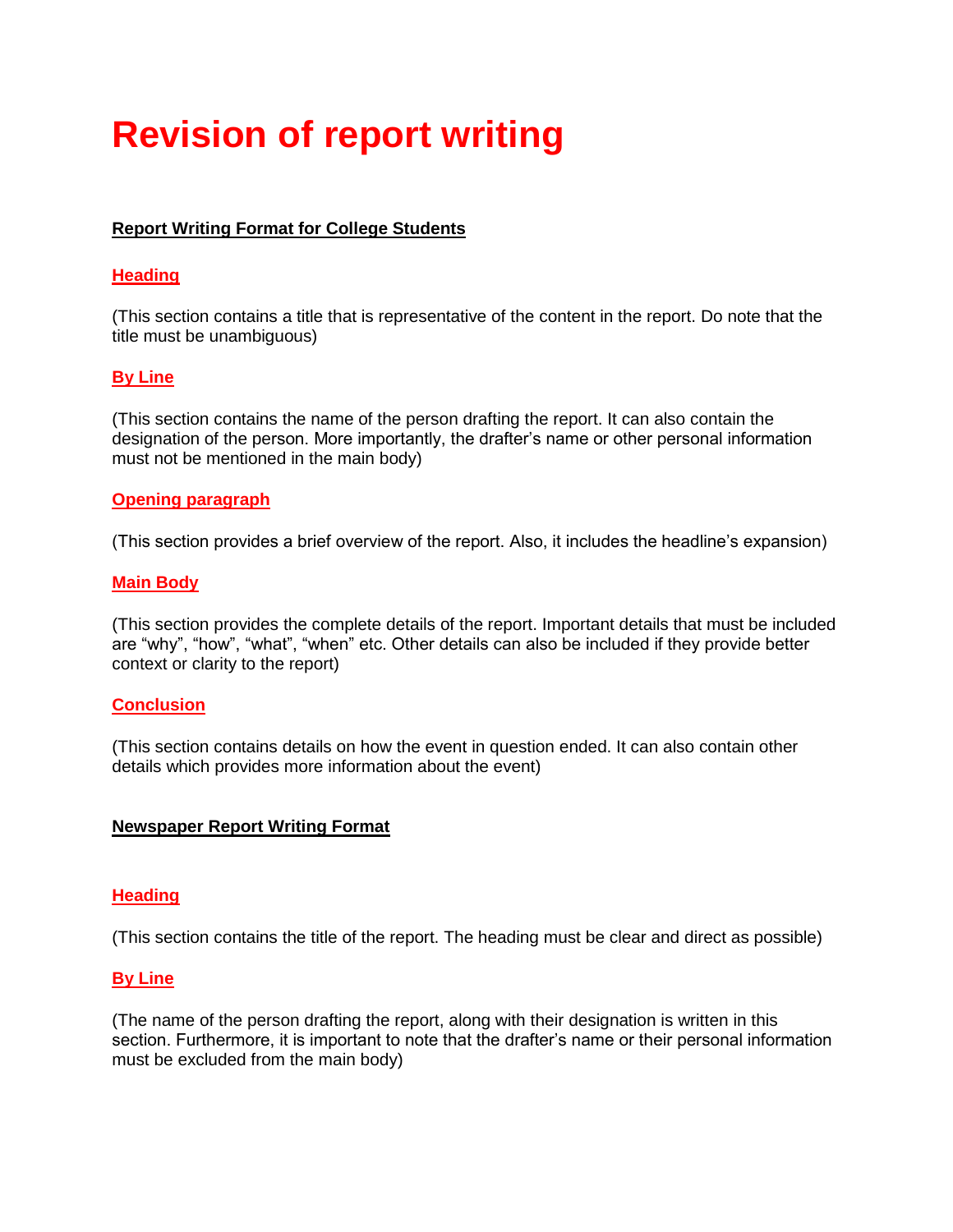## **Date and Place of Reporting**

(This section mentions the date and place on which an individual drafted the report)

#### **Opening paragraph**

(This builds on the headline's expansion. It also provides a quick summary of the events that are reported in the newspaper report)

#### **Main Body**

(This section must ensure all details of the event are clearly mentioned. It generally contains two sections; the first provides details of the event while the other covers the accounts of witnesses, aftermath or any other details that provide a better context or clarity to the report)

## **Conclusion**

(This section contains details on how the event was handled and the action is taken so far. It can also contain additional details which provide more information about the event)

## **Q - Your school organized a computer literacy camp in its neighbourhood. Prepare a news report format on the same for your school newsletter.**

## **Report Writing Sample for Students**

Computer Literacy Camp

By John Doe, Secretary

## **(Date and Place of Reporting)**

21-01-2021, Bangalore

## **(Opening paragraph)**

A computer literacy camp was recently organised in Bangalore by the St John's Educational Society. The primary goal of the school was to educate young adults and children about the usage of computers. It also aimed to educate the dangers of online bullying.

## **(Main Body)**

The computer literacy camp began with an inaugural speech from the chief guest, Mrs. Jane Doe, the CEO and founder of Micromedia, a startup that is well-known for producing affordable and compact personal computers. Close to 250 people had attended the camp's inauguration, with even more turning up by midday. The camp taught the basics of computers – such as its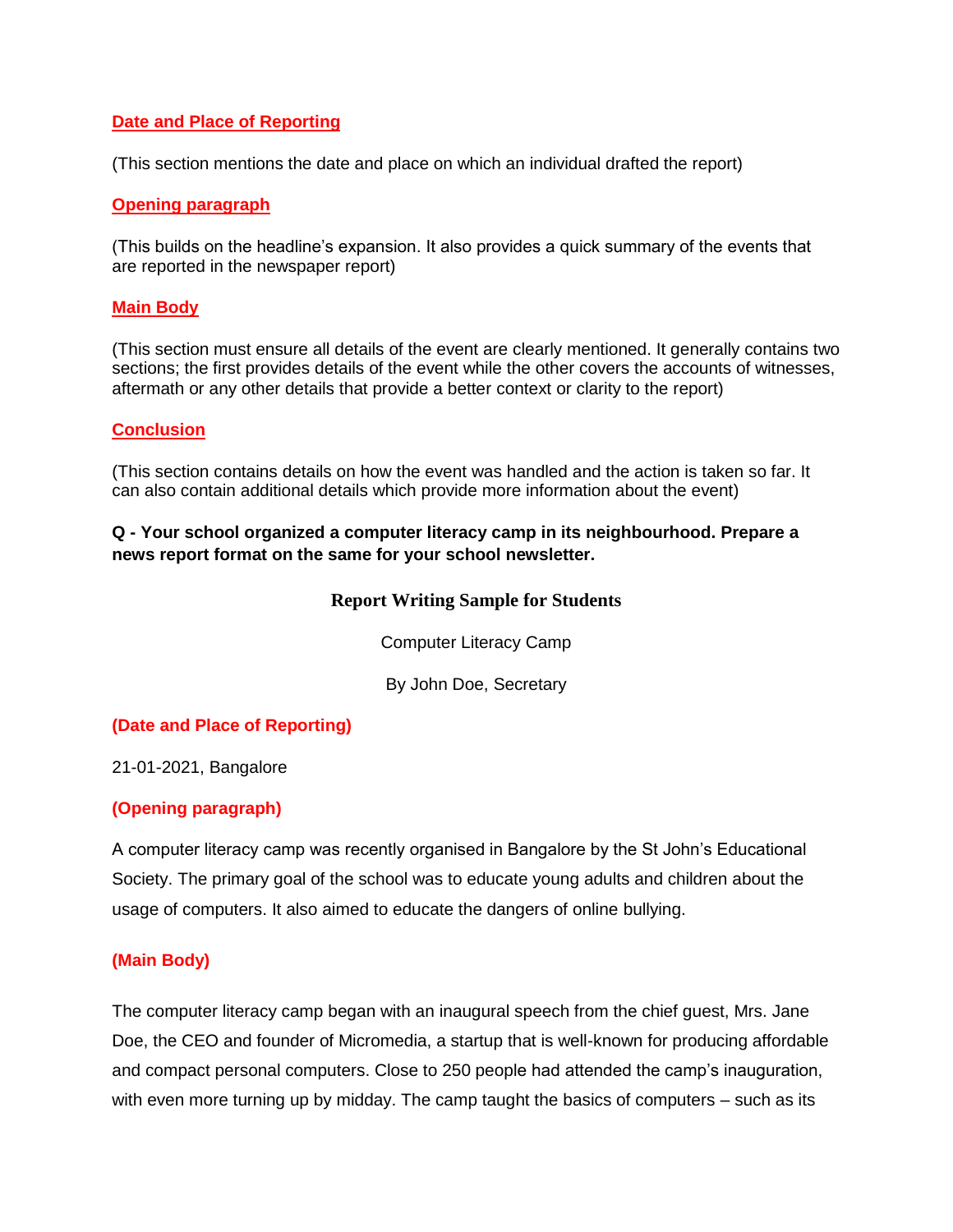operating system, basic hardware and also the internet. The participants were also taught how to use the internet while avoiding dangers such as online-bullying and safe-browsing practices. These valuable insights helped the participants to be more productive and also stay safe when using a computer.

## **(Conclusion)**

The camp ended with the chief guest distributing participation certificates to the volunteers. Overall, there was an atmosphere of enthusiasm and learning.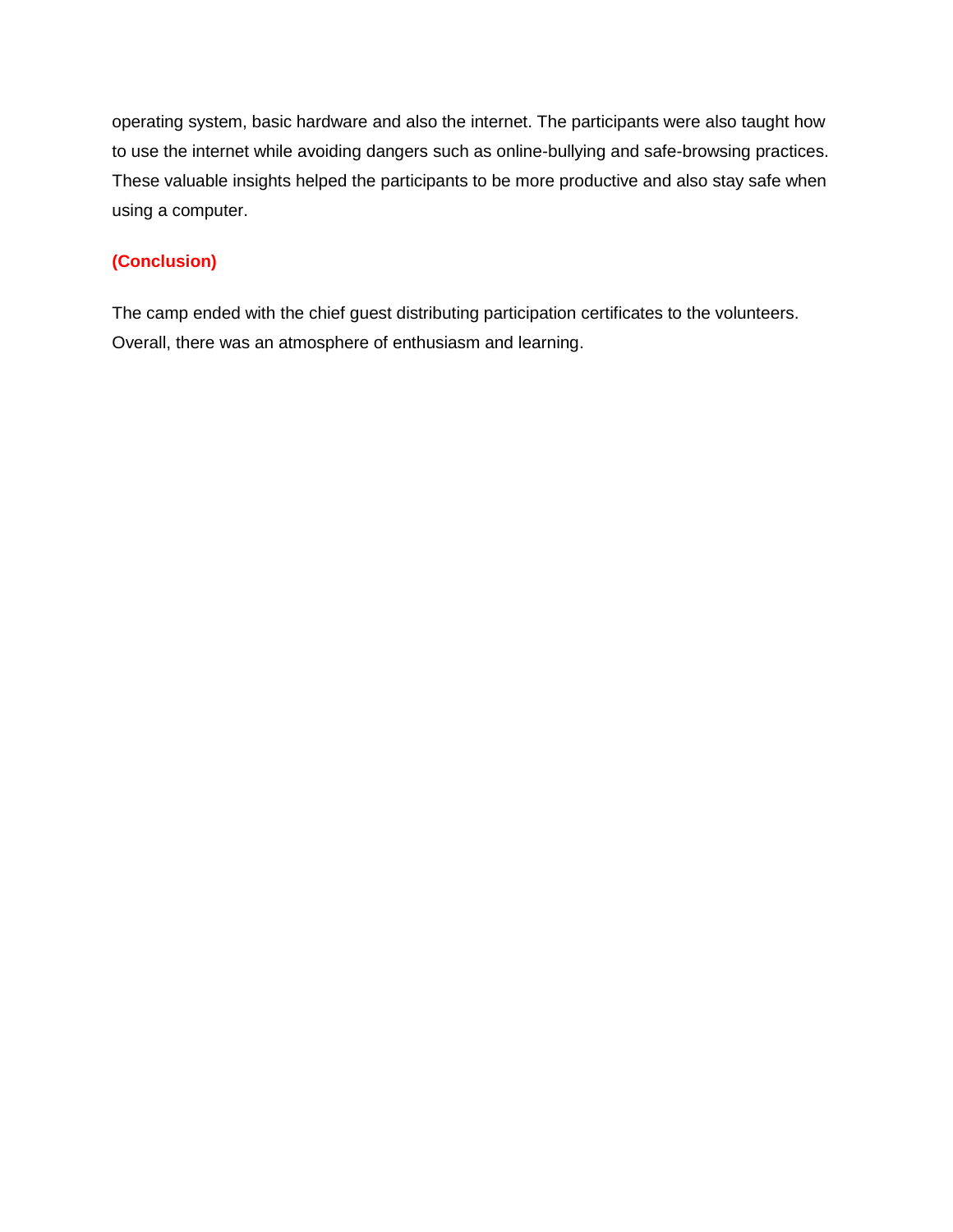## **Revision of cover letter**

## **Format – Cover letter**

Sender's Address

**Date** 

Receiver's Name

Receiver's Address

Sir/Madam

 $Sub -$ 

**Content** 

Full Name

## **Question**

Mr. Mohit Agarwal, a resident of Meerut has recently come across an advertisement for a job vacancy in a leading TV Channel for the post of journalist, in The Times of India dated August 1, 2018.

Draft a resume along with a cover letter in response to the advertisement.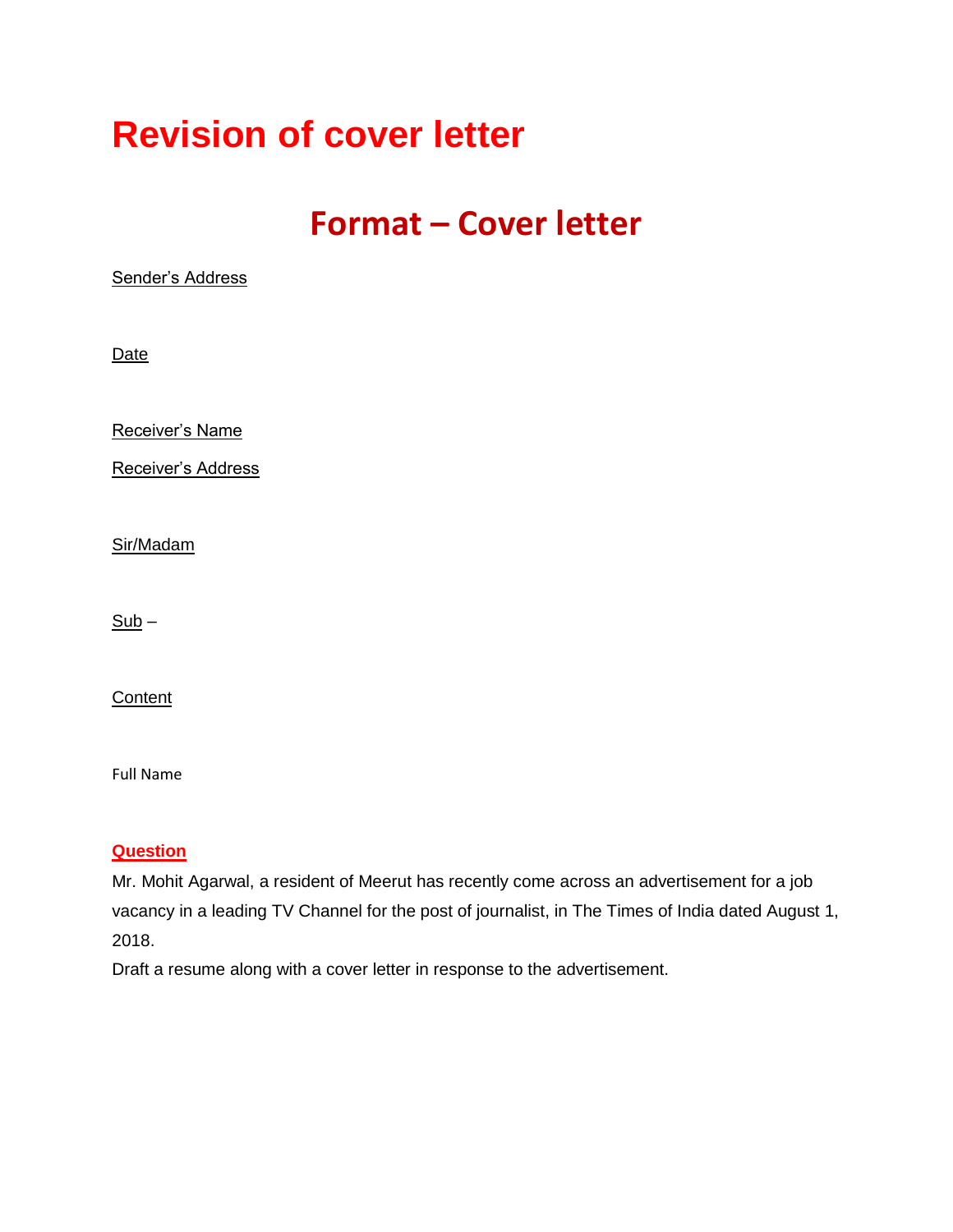44 CD Road UC Block Pitampura New Delhi -110000 Ph 91 – 44554455 [mohitaggarwal44@gmail.com](mailto:mohitaggarwal44@gmail.com)

Date – 12 August, 2018

The HR Manager XYZ Company 15 New Street Banglore – 112255

Respected Sir/Madam

Sub – Application for the post of a journalist

This is in response to your advertisement which appeared in the Times of India, New Delhi edition, dated August 1, 2018, inviting applications for the post of Journalist.

I meet all the academic and professional requirements as specified in the advertisement. I am a Post-graduate in Journalism & Mass Communication from Savitribai Phule Pune University and I did my internship at India Today Group. Currently, I am the head of the regional news section at Network 18's – TV 18 Broadcast Ltd., at their Meerut office.

I am looking forward to a positive response and would appreciate an opportunity for a personal interview.

Thanking You, Yours Sincerely, Mohit Agarwal,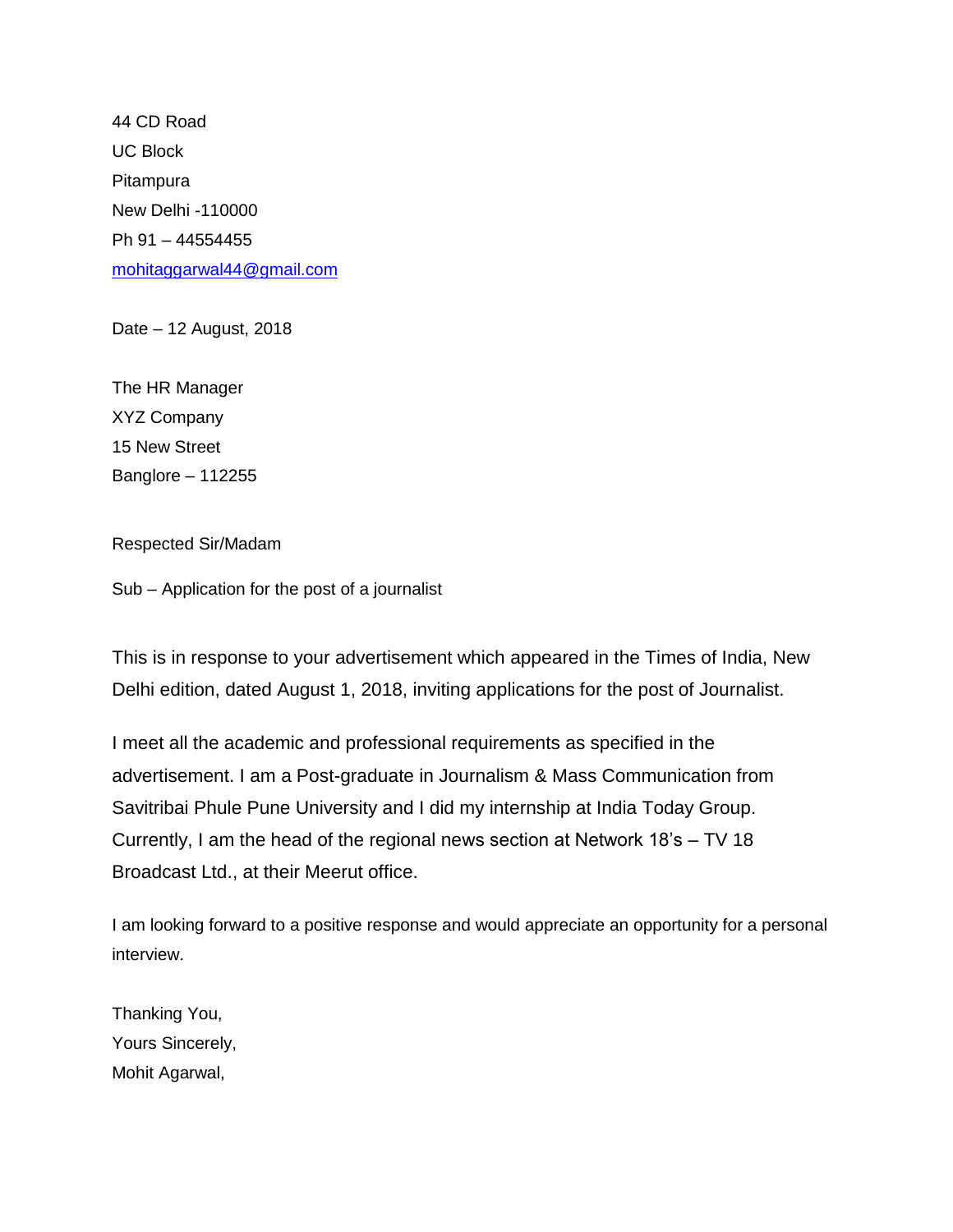## **Format – Chronological Resume**

**Name of the candidate**

**Address of the candidate**

**Phone no**

**Email**

**CAREER OBJECTIVE**

**SUMMARY**

**EXPERIENCE**

**KEY WORK AREAS**

**PROFESSIONAL QUALIFICATION**

**ACADEMIC QUALIFICATION**

**SKILLS**

**PERSONAL DETAILS**

**REFRENCES**

**DECLARATION**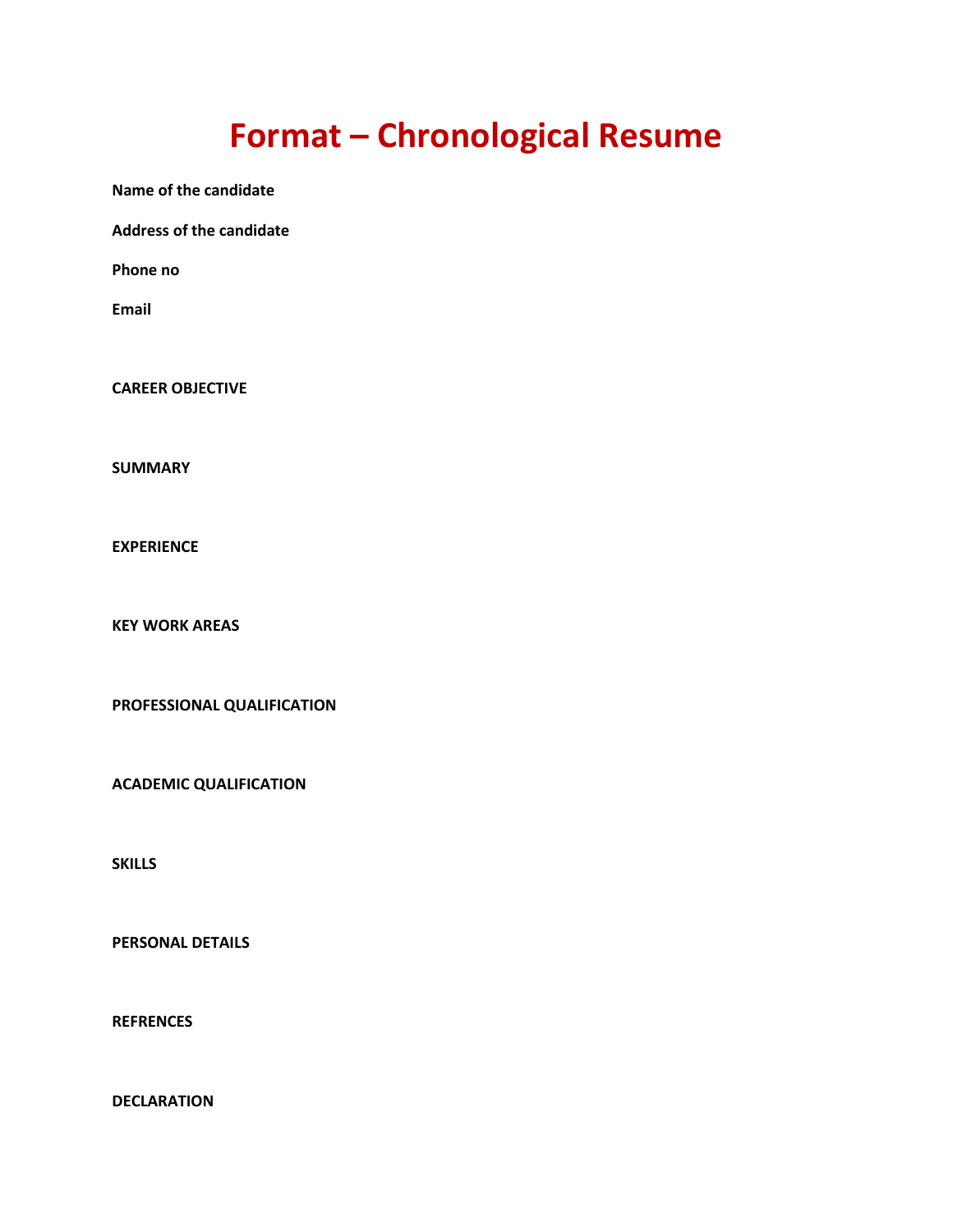Resume : Mohit Agarwal 39, Defence Colony, Meerut, U.P. Ph. No. 9895641203 [E-mail-14agarwalmohit@gmail.com](mailto:E-mail-14agarwalmohit@gmail.com)

## **CAREER OBJECTIVE:**

To associate with a reputed Media house that not only provides exciting opportunities for personal growth and value addition but also provides an enterprising and dynamic environment where I can apply my creativity & skills for the growth of the organization.

## **SUMMARY**

- Worked with 2 years as a assistant in a media company
- Assisted the head journalist at sensitive areas
- Covered the news for the agitation of xxxx
- $\bullet$

## **EXPERIENCE**:

2015 – Present – Head, Regional News, TV18 Uttar Pradesh (Meerut)

- Planning & hiring of staff correspondents
- Selection and training of staff
- planning production & presentation of news
- Sponsorship planning & Media Planning for corporates

2013-2015 – Senior Staff Correspondent for PTC News.

- Covering news stories
- Capturing events
- Conducting ground surveys in relation to pubic-related issues
- Presenter for 'Apki Khabar' section of Daily News.

## **EDUCATION**:

2012 – Masters in Journalism & Mass Communication, from Savitribai Phule Pune University. 2010 – Enghsh (Hons.) Delhi University, New Delhi.

## **INTERNSHIP**